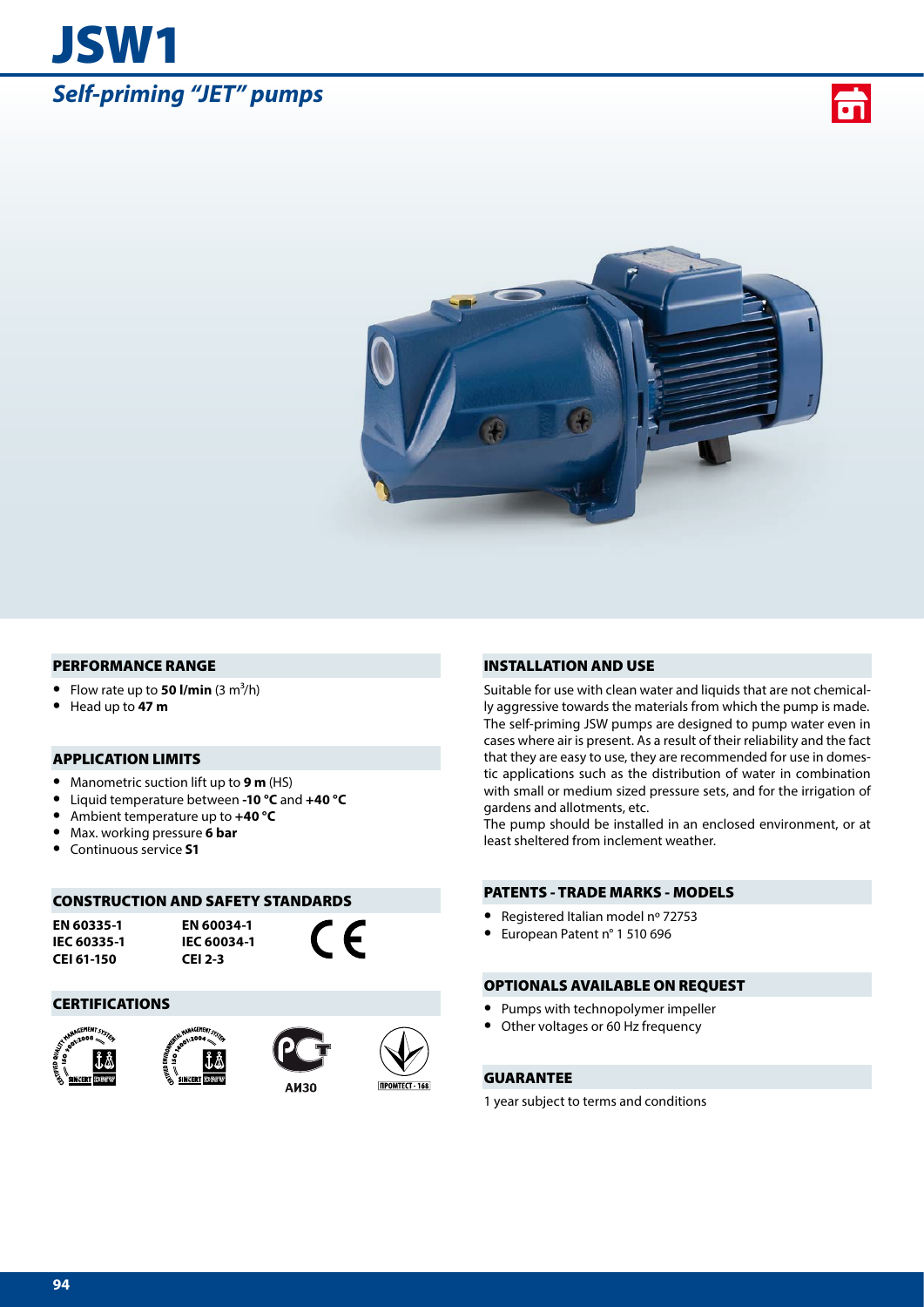

#### CHARACTERISTIC CURVES AND PERFORMANCE DATA 50 Hz n= 2900 1/min HS= 0 m



| <b>MODEL</b> |                          | <b>POWER</b> |      | $m^3/h$         | 0           | 0.3 | 0.6 | 0.9 | 1.2 |      | ୍ରଦ<br>ن. | 2.1 | 2.4   | ٬,   | 3.0 |
|--------------|--------------------------|--------------|------|-----------------|-------------|-----|-----|-----|-----|------|-----------|-----|-------|------|-----|
| Single-phase | Three-phase              | kW           | НP   | l/min           | $\mathbf 0$ | 5   | 10  | 15  | 20  | 25   | 30        | 35  | 40    | 45   | 50  |
| JSWm 1C      | $\overline{\phantom{0}}$ | 0.37         | 0.50 |                 | 35          | 32  | 27  | 24  | 21  | 19   | 17        | 16  | 15    | 14   | 13  |
| JSWm 1B      | JSW 1B                   | 0.50         | 0.70 | <b>H</b> metres | 41          | 36  | 31  | 27  | 24  | 22   | 20        | 19  | $1 -$ |      |     |
| JSWm 1A      | JSW 1A                   | 0.60         | 0.85 |                 | 47          | 42  | 38  | 34  | 31  | 28.5 | 26        | 24  | 22    | 21.5 | 19  |

**Q** = Flow rate **H** = Total manometric head **HS** = Suction height Tolerance of characteristic curves in compliance with EN ISO 9906 Grade 3.

#### INSTALLATION EXAMPLE

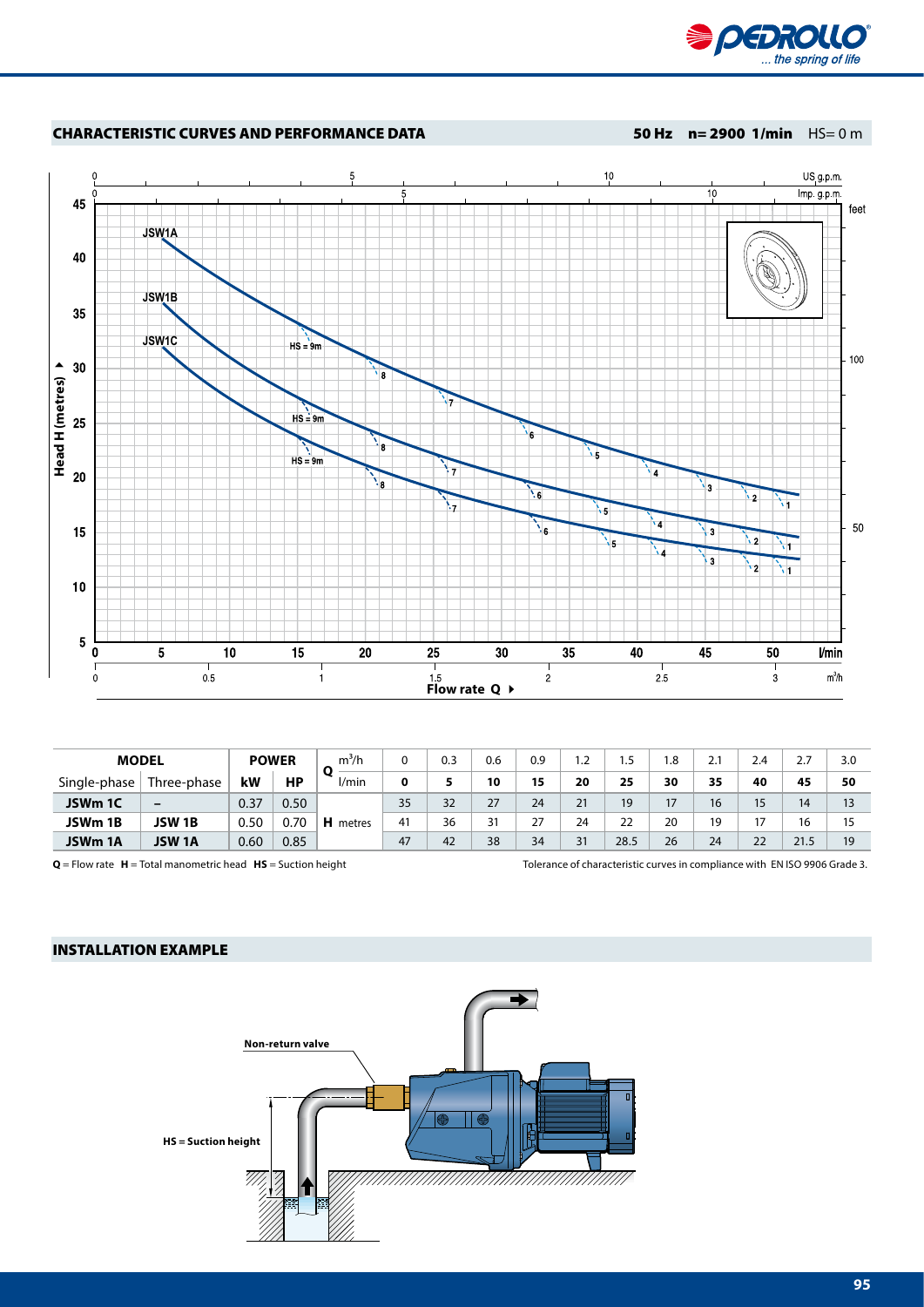# JSW1

|                | <b>POS. COMPONENT</b>  |                                                                  | <b>CONSTRUCTION CHARACTERISTICS</b>                                             |                            |                                                 |                                                                                                                                                                                             |  |  |  |  |  |  |
|----------------|------------------------|------------------------------------------------------------------|---------------------------------------------------------------------------------|----------------------------|-------------------------------------------------|---------------------------------------------------------------------------------------------------------------------------------------------------------------------------------------------|--|--|--|--|--|--|
| 1              | <b>PUMP BODY</b>       |                                                                  | Cast iron, complete with threaded ports in compliance with ISO 228/1            |                            |                                                 |                                                                                                                                                                                             |  |  |  |  |  |  |
| $\overline{2}$ | <b>BODY BACKPLATE</b>  |                                                                  | Stainless steel AISI 304                                                        |                            |                                                 |                                                                                                                                                                                             |  |  |  |  |  |  |
| 3              | <b>NOZZLE ASSEMBLY</b> | Noryl GFN2V                                                      |                                                                                 |                            |                                                 |                                                                                                                                                                                             |  |  |  |  |  |  |
| 4              | <b>IMPELLER</b>        | <b>Brass</b>                                                     |                                                                                 |                            |                                                 |                                                                                                                                                                                             |  |  |  |  |  |  |
| 5              | <b>MOTOR SHAFT</b>     | Stainless steel EN 10088-3 - 1.4104                              |                                                                                 |                            |                                                 |                                                                                                                                                                                             |  |  |  |  |  |  |
| 6              | <b>MECHANICAL SEAL</b> | <b>Seal</b><br>Model<br><b>AR-12</b>                             | <b>Shaft</b><br><b>Diameter</b><br>$Ø$ 12 mm                                    | Stationary ring<br>Ceramic | <b>Materials</b><br>Rotational ring<br>Graphite | Elastomer<br><b>NBR</b>                                                                                                                                                                     |  |  |  |  |  |  |
| 7              | <b>BEARINGS</b>        | 6201 ZZ / 6201 ZZ                                                |                                                                                 |                            |                                                 |                                                                                                                                                                                             |  |  |  |  |  |  |
| 8              | <b>CAPACITOR</b>       | Pump<br>Single-phase<br>JSWm <sub>1C</sub><br>JSWm 1B<br>JSWm 1A | Capacitance<br>(230 V or 240 V)<br>10 µF 450 VL<br>10 µF 450 VL<br>14 µF 450 VL | (110 V)                    | 25 µF 250 VL<br>25 µF 250 VL<br>25 µF 250 VL    |                                                                                                                                                                                             |  |  |  |  |  |  |
| 9              | <b>ELECTRIC MOTOR</b>  | JSW:<br>- Insulation: F class.                                   | three-phase 230/400 V - 50 Hz.                                                  |                            |                                                 | JSWm: single-phase 230 V - 50 Hz with thermal overload protector built-in to the winding.<br>Pumps fitted with the three-phase motor option offer IE2 (IEC 60034-30) class high performance |  |  |  |  |  |  |

– Protection: IP X4.